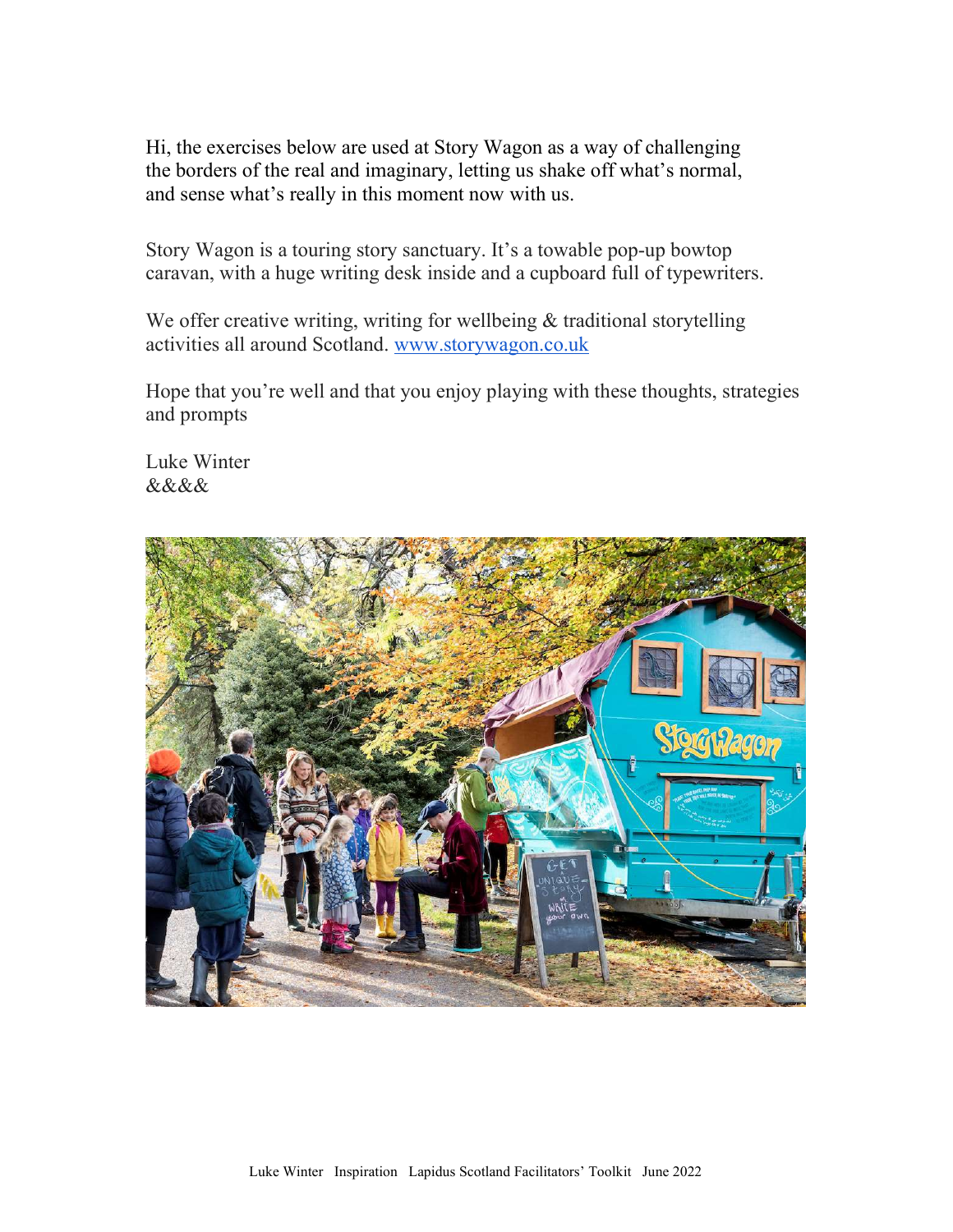INSPIRATION, from Latin, inspirare, to breathe into.

Inspiration as in the breath. Not inspiration as a special act. Not inspiration as something separate. Inspiration as a practice essential to our living. As we breathe in, and out.

To become inspired: to become in tune with what we sense during our breaths. Listen, watch. Breath like sea on shore draws in, out. What's its wake?

Inspiration as sensitivity. Inspiration as listening. Inspiration as empathy. Then let fly, by writing, what needs to be acknowledged with words.

# Gathering Into Things

Inspiration is drawing out what is underneath the breath. Inspiration is breathing through sensation. Inspiration is being gathered into things.

When there, when with them, play for play's sake. Forget all glamour, prestige and judgement. Dance your words, your ideas, your visions. Explore with rhythm, trust it to hold you. Celebrate what you sense.

If a subject appears to you and it seems scary, it probably has a lot of energy in it. So write, and explode it with your words.

## Strategies

## 1. Explore Your Genius

'Genius' is an old word whose meaning has changed in recent history. Only a few generations ago people understood 'genius' as a divine force that attended to every place, every person and every thing. You could recognise, or ignore, the genius of each place, person or thing. Be in touch with its genius, or not.

Now, look at the world anew. Write about the genius of what surrounds you.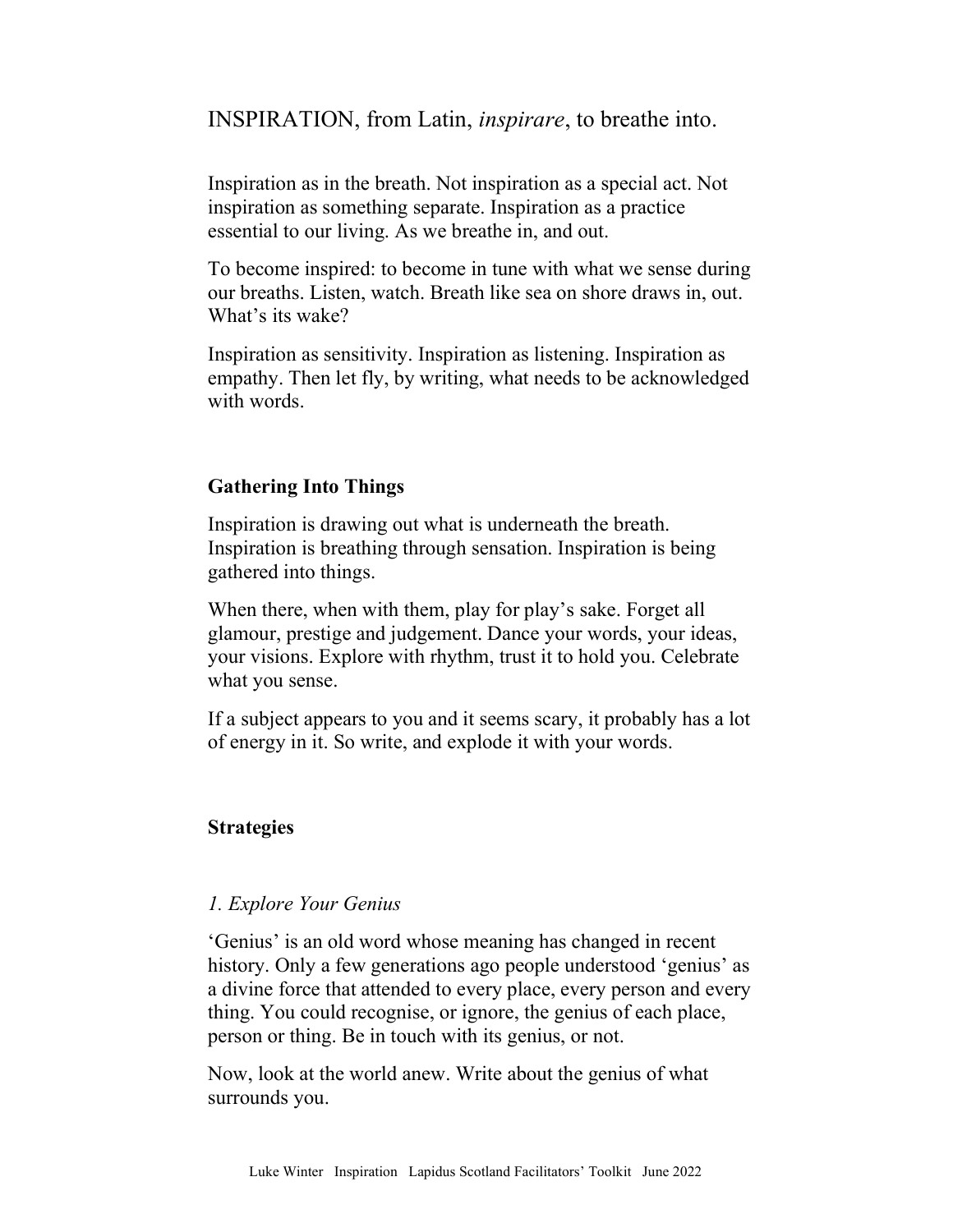### 2. Magic Words

There are other old words with weirder histories. They have meant more profound things than the way we understand them now. Explore writing with these words and see where they take you:

Fascinate, Charm, Chant, Breath, Genius, Animate, Logos, Glamour, Sing, Spell, Weird.

### 3. Four Elements of Imagination

Play with these four elements of imagination: addition and subtraction, division and multiplication. Acknowledge something in your scene and modify its parametres using these four elements. Multiply a property that something has: increase the strength of an animal, increase the intensity of the sunlight. Or divide: make many suns. separate the animal into each of its muscle groups.

Subtract, add, divide or multiply any property in your scene.

## Prompts use these as suggestions to begin writing with

- Imagine how everything is breathing or perspiring. The summits of mountains, skin of the sea, bodies of hibernating mammals. Write about these inhalations and exhalations. Link them.
- The genius of it was ...
- The silent thing grew ...
- Yet to be noticed was ...
- Choose a place / a person / an object dear to you. Write them a letter explaining what you admire in them.
- Write to a friend you haven't yet met.
- Write the journey of a droplet of water as it changes from cloud to rain, drops, becomes a drink, is excreted, drains into soil, freezes and thaws, joins a stream, makes it to sea, evaporates.